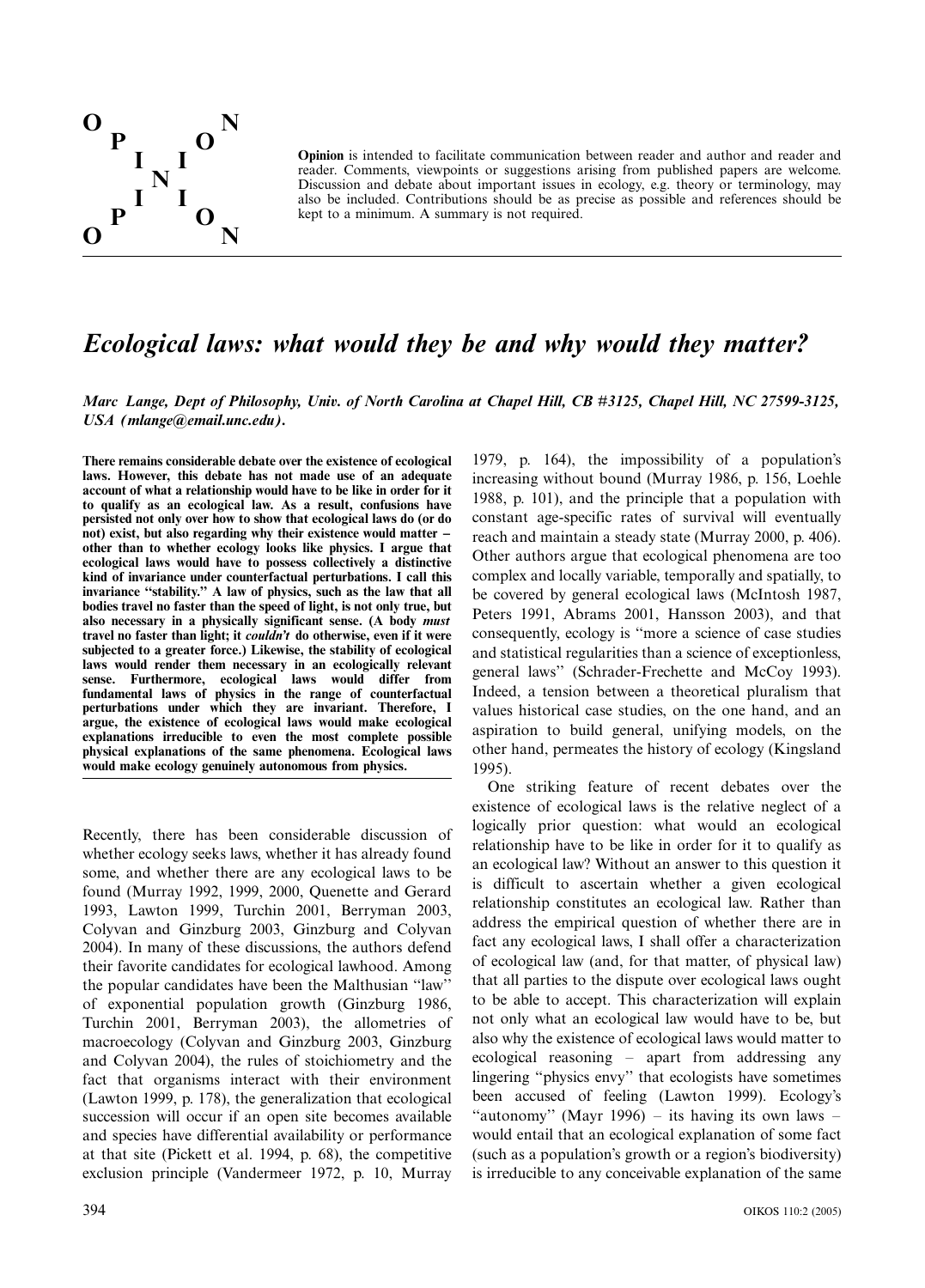fact that could (at least in principle) be given by physics. Whereas Berryman (2003, p. 700) contends that ecology "must be subject to ... the more basic laws of physics and chemistry'' and there is obviously a sense in which this is true, since ecological systems are also physical systems, I shall argue that there is also a sense in which ecological laws would be broader than the fundamental laws of physics, if ecology is truly autonomous. Laws of ecology – like the laws of thermodynamics – would be ''substrate neutral'' (Dennett 1995) and hence applicable even to certain hypothetical systems that violate the fundamental laws of physics.

Before working our way toward the concept of an ecological law, we must back up to explain the general concept of a law of nature.

### Laws of nature: the standard picture

Traditionally, logic divides the facts into three broad categories. First, there are the logical, conceptual, mathematical, and metaphysical necessities: facts that absolutely could not have been otherwise, such as the fact that if p is true and p requires q, then q is true. The rest of the facts (the ''contingent'' facts) divide into two classes: the laws of nature (e.g. that all copper objects are electrically conductive) and the ''accidents.'' Typical examples of accidents given in the philosophical literature are that all of the coins in my pocket today are silver-colored (Goodman 1983, p. 18) and that all solid gold cubes are smaller than a cubic mile (Reichenbach 1954, p.10, Hempel 1966, p. 55). Not every regularity is a law, since even an accident is a truth. Consequently, laws cannot be defined simply as general truths, the definition that Berryman (2003, p. 695) and Lawton (1999, pp.  $177-178$ ) give. What, then, distinguishes laws from accidents?

To begin with, an accident just happens to obtain. A gold cube larger than a cubic mile could have formed, but proper conditions happened never to arise. In contrast, it is no accident that a large cube of uranium-235 never formed, since the laws governing nuclear chain-reactions prohibit it. In short, things  $must$  conform to the laws of nature  $-$  the laws have a kind of necessity (weaker than logical, conceptual, mathematical, or metaphysical necessity) – whereas accidents are just coincidences.

That is to say, had Bill Gates wanted to build a large gold cube, then (I dare say) there would have been a gold cube exceeding a cubic mile. But even if Bill Gates had wanted to build a large cube of uranium-235, all U-235 cubes would still have been smaller than a cubic mile. In other words, the laws of nature govern not only what actually happens, but also what would have happened under various circumstances that did not actually happen. The laws underwrite "counterfactuals" (Goodman 1983, pp.  $8-9$ ), i.e. facts expressed by statements of the form ''had p been the case, then q would have been the case''. We often assert counterfactuals, as when we say ''had I not gotten lost along the way, I would have arrived sooner''. Science discovers which counterfactuals are true, as when Lavoisier discovered that a person who is standing up and moving about would have consumed less oxygen had she instead been sitting quietly at rest. To figure out which counterfactuals are true (e.g. which terrestrial conditions would have been different, were Earth's rate of rotation on its axis half as great), we investigate the laws of nature, because the laws would have been no different under various counterfactual circumstances (e.g. had Earth been rotating half as quickly on its axis). In contrast, some accidental facts would have been different under various counterfactual circumstances. The laws would have been no different, had p been the case, for any p that is ''nomically possible'' (i.e. logically consistent with all of the laws). But for each accident, there is some such p under which it would not still have held. In the next section, I shall return to this idea, labeling it ''nomic preservation''.

Counterfactuals are notoriously context-sensitive. In Quine's famous example (Quine 1960, p. 222), the counterfactual ''had Caesar been in command in the Korean War, he would have used the atomic bomb'' is correct in some contexts, whereas in others, ''... he would have used catapults'' is correct. What is preserved under a counterfactual supposition, and what is allowed to vary, depends to some extent upon our interests in entertaining the supposition. But (according to nomic preservation) in any context, the laws would still have held under any nomic possibility p.

There are other differences between laws and accidents. Because of their necessity, laws have an explanatory power that accidents lack (Hempel 1966, p. 56). For example, a certain powder burns with yellow flames, not another color, because the powder is a sodium salt and it is a law that all sodium salts, when ignited, burn with yellow flames. (This law, in turn, is explained by more fundamental laws). The powder *had* to burn with a yellow flame, considering that it was a sodium salt  $-$  and that ''had-to-ness'' expresses the laws' distinctive kind of necessity. In contrast, we cannot explain why my wife and I have two children by citing the regularity that all of the families on our block have two children  $-$  since this regularity is accidental. Were a childless family to try to move onto our block, they would not encounter an irresistible opposing force.

Since we believe that it would be merely coincidental if all of the coins in my pocket today turn out to be silvercolored, our discovery that the first coin I withdraw from my pocket is silver-colored fails to justify raising our confidence in the hypothesis that the next coin to be examined from my pocket will also turn out to be silvercolored. A candidate law is confirmed differently (Good-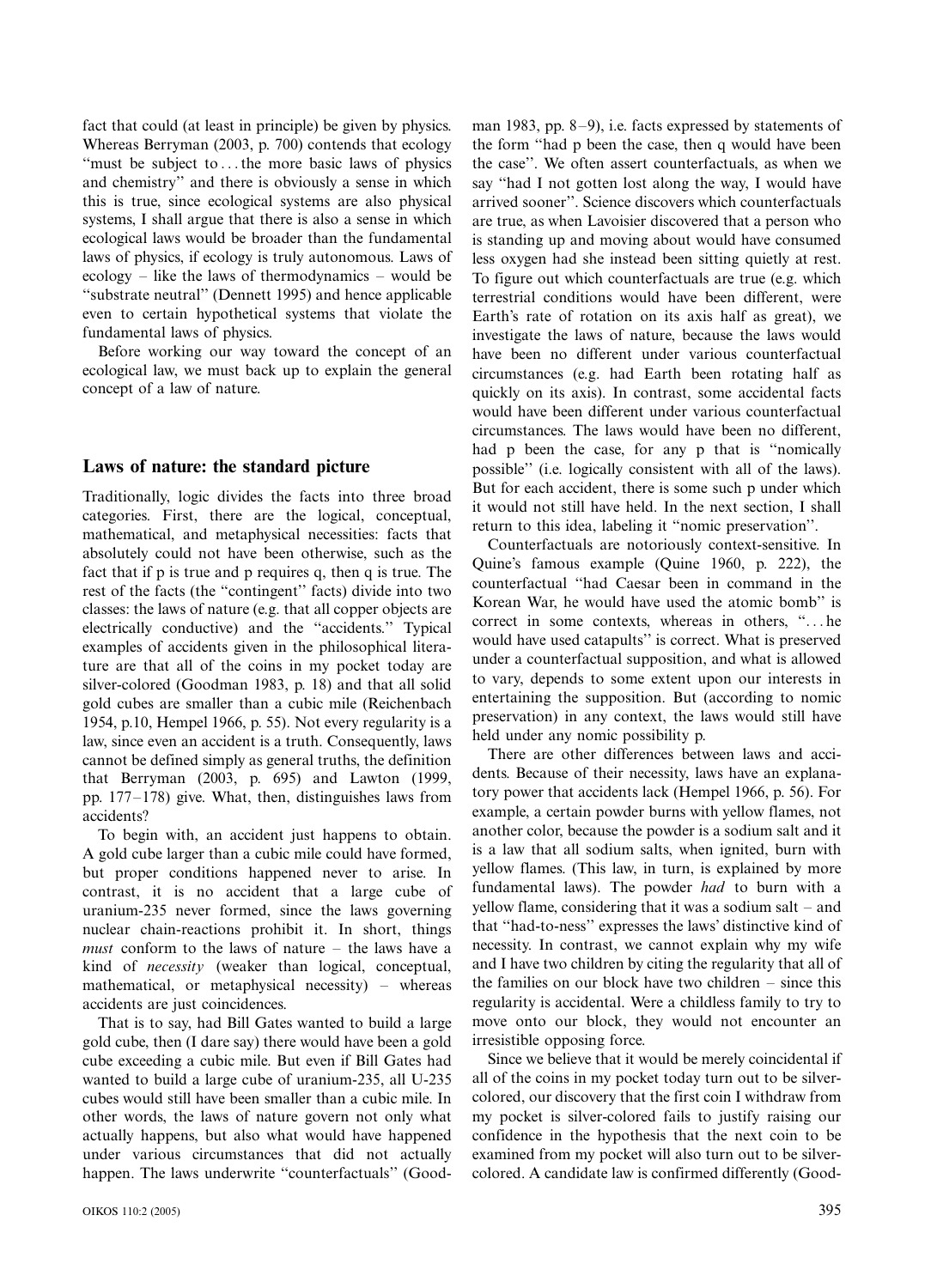man 1983, p. 20): that one sample of a given chemical substance melts at 383 K (under standard conditions) confirms, for every unexamined sample of that substance, that its melting point is 383 K (in standard conditions).

That in science the very same claims play all of these special roles (in connection with necessity, counterfactuals, explanations, and inductive confirmations) suggests that scientific reasoning draws an important distinction here, which philosophy characterizes as the distinction between laws and accidents. (Obviously, this distinction is concerned with what laws do rather than with what truths happen to be called "laws"; Heisenberg's uncertainty ''principle'', the ''axioms'' of quantum mechanics, and Maxwell's ''equations'' are recognized laws of physics). However, it is notoriously difficult to capture the laws' ''special roles'' precisely. For example, suppose we try to distinguish laws from accidents on the grounds that laws support counterfactuals in a manner that accidents do not. That my car's maximum speed on a dry, flat road stands in a certain relation to the distance of my car's gas pedal from the floor is not a law (since it reflects the engine's accidental features). Yet this relationship supports counterfactuals regarding the car's maximum speed had we depressed the pedal to one-half inch from the floor. This relationship has ''invariance with respect to certain hypothetical changes'' (Haavelmo 1944), though not certain changes to the engine. Indeed, for nearly any accident, there are some hypothetical changes with respect to which it is invariant. All gold cubes would still have been smaller than a cubic mile even if today I had been wearing a differently colored shirt. Of course, the laws permit some conditions (e.g. had Bill Gates wanted to build a large gold cube) under which the gold-cube generalization would not still have held. But a devastating circularity threatens if we use the notion of consistency with the laws to delimit the range of counterfactual perturbations under which a fact must be invariant in order for it to qualify as a law. We would then be using the laws to pick out the range of counterfactual suppositions that, in turn, are used to pick out the laws. To understand what laws of nature are, we need a means of distinguishing the laws from the accidents that does not presuppose that this distinction has already somehow been drawn.

### Laws of nature: a more adequate account

Some philosophers (van Fraassen 1989) would argue that the best way to avoid this problem is to avoid using the concept of a natural law in the first place, and accordingly to regard counterfactuals, inductive generalizations, and explanations as playing minimal roles in science. Other philosophers (Mitchell 2000, Woodward 2001), in contrast, insist that these elements are important in scientific reasoning, but that they are not best understood in terms of a sharp distinction between laws and accidents. Rather, different explanatory generalizations have different ranges of invariance under different sorts of counterfactual perturbations. Loosely speaking, a broader range of invariance enhances a regularity's explanatory power. I have defended a different view (Lange 2000, 2002): that there is indeed a sharp distinction between laws and accidents, and that laws collectively possess a distinctive, maximal invariance under counterfactual perturbations.

To see how the laws can be distinguished from the accidents without circularity, let's return to:

nomic preservation (NP): g is a law if and only if in any context, g would still have held had p obtained, for every p that is logically consistent with every law.

For example, NP entails that ''all gold cubes are smaller than a cubic mile'' is not a law since it is not the case that the gold-cubes generalization would still have held under any conditions consistent with the laws (since it would not still have held had Bill Gates wanted to build a large gold cube). In contrast, ''all sodium salts, when ignited, burn with yellow flames'' is a law because any counterfactual supposition under which sodium salts would not still have burned with yellow flames (e.g. a supposition ascribing certain imaginary energy levels to the sodium atom) is a supposition that is flatly inconsistent with some law of nature. According to NP, the laws would all still have held under any counterfactual supposition that is logically consistent with the laws. No accident is always preserved under all of these suppositions. But (as mentioned at the end of the previous section) the circularity in NP's definition of ''law'' is evident. The range of counterfactual suppositions under consideration in NP has been designed expressly to suit the laws.

What if we extend the same courtesy to a set containing accidents, allowing it to pick out a range of counterfactual suppositions especially convenient to itself: those suppositions that are logically consistent with every member of that set? Take, for example, a ''logically closed'' set of truths (i.e. a set containing every logical consequence of its members) that includes the fact that all gold cubes are smaller than a cubic mile. The set's members would not all still have been true had Bill Gates wanted to build a large gold cube. So for the set's members all to be invariant under every counterfactual supposition that is logically consistent with each of them, the set must contain the fact that Bill Gates never wants to build a large gold cube; the counterfactual supposition that he wants to do so is then logically inconsistent with a member of the set. However, presumably had Mrs. Gates wanted a large gold cube, then Bill would have wanted one built. So having included the fact that Bill Gates never wants to build a large gold cube, the set must also include the fact that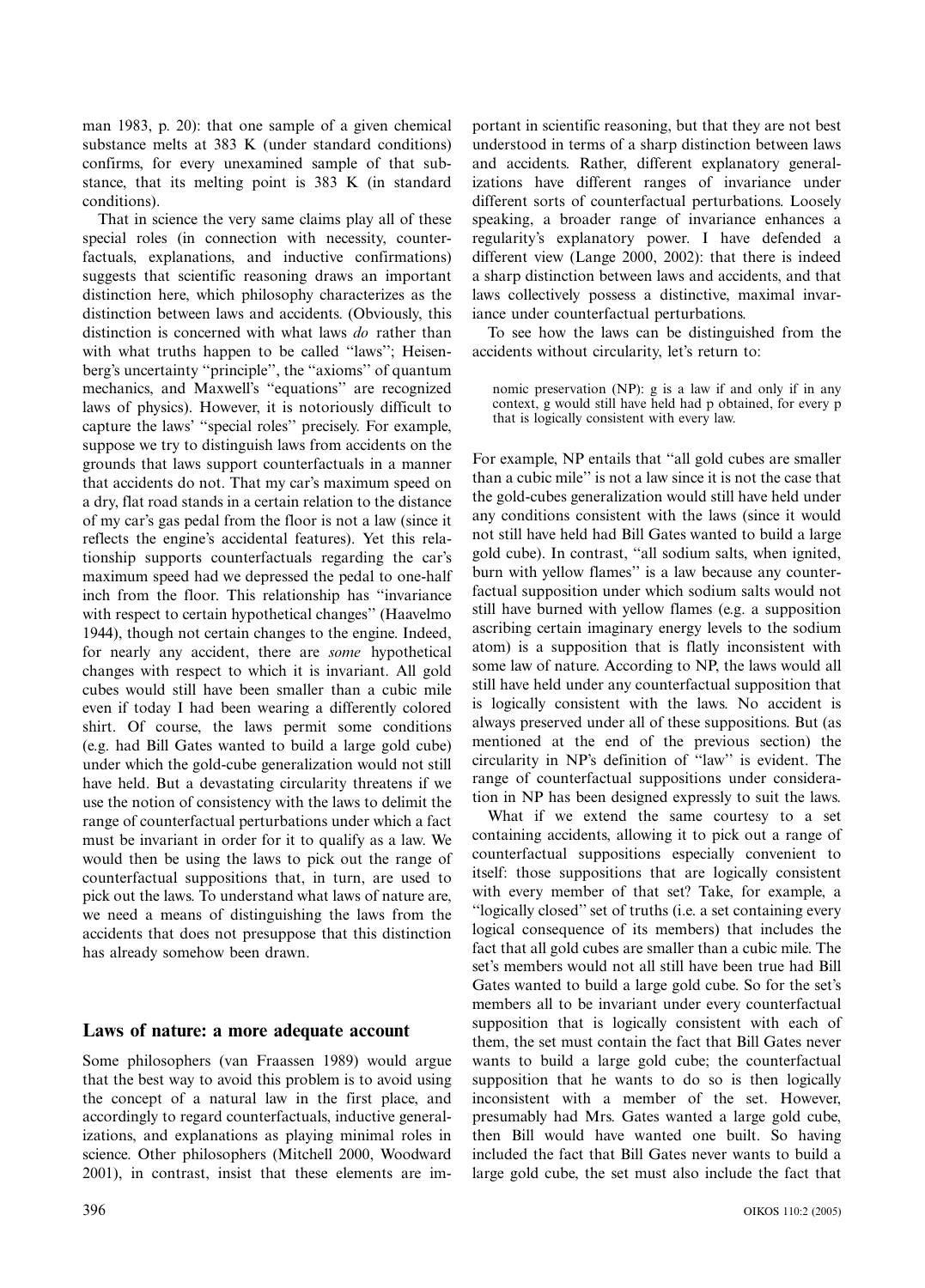Mrs. Gates never wants one, in order for all of the set's members still to have been true under any counterfactual supposition with which every member is logically consistent.

Such a set must be very inclusive. Suppose, for example, that the set omits the accident that all of the apples on my tree are ripe. Here is a counterfactual supposition that is logically consistent with every member of the set: had either some gold cube exceeded one cubic mile or some apple on my tree not been ripe. Under this counterfactual supposition, there is no reason why the generalization about gold cubes (which is in the set) takes priority in every conversational context over the apple generalization (which we have supposed not to be in the set). So it is not the case that the gold-cube generalization is preserved (in every conversational context) under this counterfactual supposition. Hence, the set must include the apple generalization if the set is to be invariant under every counterfactual supposition that is logically consistent with every one of its members. (Having included the apple generalization too, the set now has a member that is logically inconsistent with the counterfactual supposition that either some gold cube exceeds one cubic mile or some apple on my tree is not ripe). The upshot is that if a logically closed set of truths includes an accident, then it must include every accident if it is to be invariant under every counterfactual supposition that is logically consistent with every member of the set.

But according to NP, the set of laws possesses exactly this kind of invariance. We can now specify (without circularity) the laws' distinctive relation to counterfactuals. Take a logically closed set of truths that is neither the empty set nor the set of all truths. Call such a set stable exactly when every member g of the set would still have been true had p been the case, for every counterfactual supposition p that is logically consistent with every member of the set. We have arrived at

nomic stability (NS): g is a law exactly when g belongs to a stable set.

On this view, the laws are distinguished by their collective stability: taken as a set, they are invariant under as broad a range of counterfactual suppositions as they could logically possibly be. Obviously, no truth can be preserved under a counterfactual perturbation that contradicts it. But within this constraint, the laws as a group are maximally invariant. That is, all of the laws would still have held under every counterfactual supposition under which they could (i.e. without contradiction) all still have held. No set containing an accident (except the set of all truths) can make that boast.

Because the set of laws is as invariant under counterfactual perturbations as it could be, there is a sense of necessity corresponding to it. Necessity involves being the case no matter what, in the broadest possible sense of ''no matter what.'' That is, necessity involves possessing a maximal degree of invariance under counterfactual perturbations. No sense of necessity corresponds to an accident, even to one (such as my car's gas pedalmaximum speed function) that would still have held under many counterfactual suppositions.

In roughly this way, I have suggested (Lange 2000, 2002), the notion of ''stability'' allows us to draw a sharp distinction between laws and accidents. The laws' stability explains why the laws possess a kind of necessity; the laws' stability accounts for the fact that an event ''must'' obey the laws of nature. The laws' stability supplies a way out of the circle that results from defining the laws as the truths that would still have held under those counterfactual suppositions that are consistent with the laws. Fortified with this conception of a natural law, we can now turn to the question of what a law of ecology would have to be like.

### What would a law of ecology be?

We must now consider what it would be for a set to be stable for the purposes of a given scientific field, where that field may equally well be physics or ecology. Such stability requires, to begin with, that the set's members all be reliable  $-$  that is, close enough to the truth for the field's purposes. John Stuart Mill  $(1961, pp. 552-553)$ nicely explains the point:

It may happen that the greater causes, those on which the principal part of the phenomena depends, are within the reach of observation and measurement... But inasmuch as other, perhaps many other causes, separately insignificant in their effects, co-operate or conflict in many or in all cases with those greater causes, the effect, accordingly, presents more or less of aberration from what would be produced by the greater causes alone. ...It is thus, for example, with the theory of the tides. No one doubts that Tidology ... is really a science. As much of the phenomena as depends on the attraction of the sun and moon ... may be foretold with certainty; and the far greater part of the phenomena depends on these causes. But circumstances of a local or casual nature, such as the configuration of the bottom of the ocean, the degree of confinement from shores, the direction of the wind,  $\&c$ , influence in many or in all places the height and time of the tide ... General laws may be laid down respecting the tides; predictions may be founded on those laws, and the result will in the main ... correspond to the predictions. And this is, or ought to be meant by those who speak of sciences which are not *exact* sciences.

A reliable g must reflect all of the ''greater causes''. But it may neglect a host of petty influences  $-$  what Lawton (1999: 146) refers to as ''fine tuning,'' as distinct from "the processes (which is what we write in grant proposals)''. For example, classical physics might suffice for the purposes of human physiology or marketing; relativistic corrections are negligible. Biological controversies often concern the ''relative significance'' of various factors (Beatty 1995), and these disputes may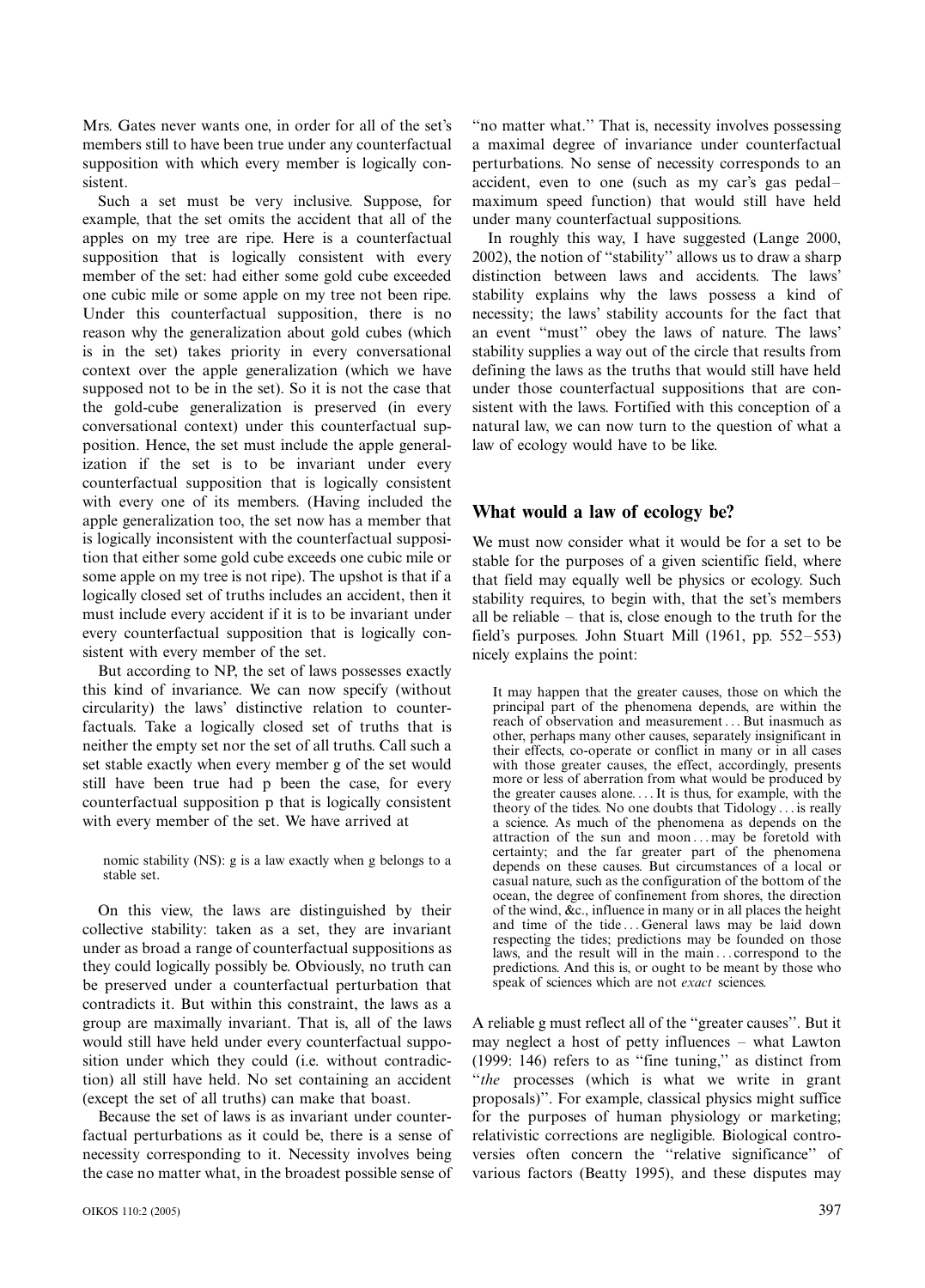be understood as concerning which are the ''greater causes'' that must figure in biological laws (Sober 1997, p. S461). Since the laws of an inexact science omit the negligible influences, they are only approximately true, as Colyvan and Ginzburg (2003) note.

One way to argue that there are no laws of ecology is to argue that where ecological phenomena are concerned, there is no distinction to be drawn between the "greater causes" and a host of petty, local, idiosyncratic influences that must be ascertained on a case-by-case basis. Unlike the tides, the argument would go, there is no clear distinction between the signal and the noise  $-$  in the analogy employed by Rosenzweig and Sandlin  $(1997)$  – or between the biological equivalents of inertia and friction  $-$  in the analogy employed by Murray (1992).

What range of invariance under counterfactual perturbations distinguishes the laws of a given field from its accidents? Since the field's range of concerns is limited, certain facts and counterfactual suppositions lie outside of the field's interests, and the field is irrelevant in certain conversational contexts. With this in mind, we can call upon ''nomic stability'' (from the previous section) to help us distinguish the laws of a given field from its accidents. Roughly speaking, for a set of reliable claims to be stable for a given field's purposes, the set's members must all be invariant under every counterfactual supposition that is relevant to the field and consistent with every member of the set. A set that is stable for ecological purposes, then, will possess as much ''resilience'' under ecologically relevant counterfactual perturbations as that set could possibly possess  $-$  and hence will consist of ecological laws. More fully: a logically closed set is stable for the purposes of a given science, and hence its members are laws of that field, if and only if its members not only are all of interest to the field and reliable for the field's purposes, but also would all still have been reliable, for the field's purposes, under every counterfactual supposition of interest to the field and consistent with the set (and in every conversational context relevant to the field).

To unpack this idea, let's apply it to an ecological example. A recent article in Nature (Pounds and Puschendorf 2004) refers to the species-area relationship as ''one of ecology's few ironclad laws'' (a phrase that echoes Schoener 1976, p. 629). The most commonly discussed form of the species-area relationship is this "area law": that the number S of species of a given taxonomic group on an ''island'' (as far as creatures of that group are concerned) in a given ''archipelago'' increases, ceteris paribus, with the island's area A in accordance with a power function  $(S = cA<sup>z</sup>)$ . My immediate concern is not with whether this ''area law'' is indeed a law of ecology. It is to explain what it would take for the ''area law'' to be a genuine ecological law and what difference its lawhood would make.

Notice that the ''area law'' contains a ''ceteris paribus'' (typically translated as ''all other things being equal'' or ''in the absence of disturbing factors'') proviso. This proviso means roughly that the law concerns only one of the relevant ''greater causes'' (in Mill's phrase). For example, in economics, it is a law that the rate of wages varies inversely, ceteris paribus, with the supply of labour (Marshall 1961, p. 825). The other ''greater causes,'' such as inflation, must be held fixed. (Some of these other ''greater causes'' may never receive explicit mention in economics textbooks. We all understand implicitly that the ''law'' is not intended to apply if a rumor suddenly spreads that illness is brought on by contact with the currency in which the wages are paid). The proviso also signals that even when all of the other greater causes are absent (or held constant), the ''law'' is inexact. It leaves out a host of minor disturbing influences that, although real, are small or rare enough to be negligible for the relevant purposes. The ''law'' is reliable for the relevant purposes, despite neglecting these minor disturbing influences, because often enough it is close enough to the truth. As Diamond and May (1981, p. 231) say with regard to the ''area law'': ''Such relations are admittedly crude and neglectful of detail, but they provide an informed first guess at the relation between the area of a reserve and the number of species which are eventually likely to be preserved in it''. For a case to satisfy the ceteris-paribus proviso, it is not necessary for all of the other causally relevant factors to be absent. Only the other factors understood to be too important (for the relevant purposes) to neglect must be absent.

What are the other ''greater causes'' in the case of the "area law"? For the sake of argument, suppose that as MacArthur and Wilson (1963, 1967) maintain, area is one of the ''greater causes'' of island biodiversity because a larger island tends to have larger available habitats for its species, so it can support larger populations of them, making chance extinctions less likely. Let's suppose as well that larger islands also present larger targets for stray creatures (Lomolino 1990). Therefore, larger islands have larger immigration rates and lower extinction rates, and so tend (ceteris paribus) to equilibrate at higher biodiversity. Nevertheless, a smaller island much nearer the ''mainland'' may have greater biodiversity than a larger island much farther away. Distance from the mainland is one of the ''greater causes'' covered by the ceteris paribus qualifier to the "area law." Likewise, a smaller island with much greater habitat heterogeneity may support greater biodiversity than a larger, much more homogeneous island. Habitat heterogeneithy is another of the factors covered by "ceteris paribus." And there are others.

But (for the reasons I just explained) to discover the "area law," ecologists do not need to identify every petty influence that may cause deviations from  $S = cA^z$ , only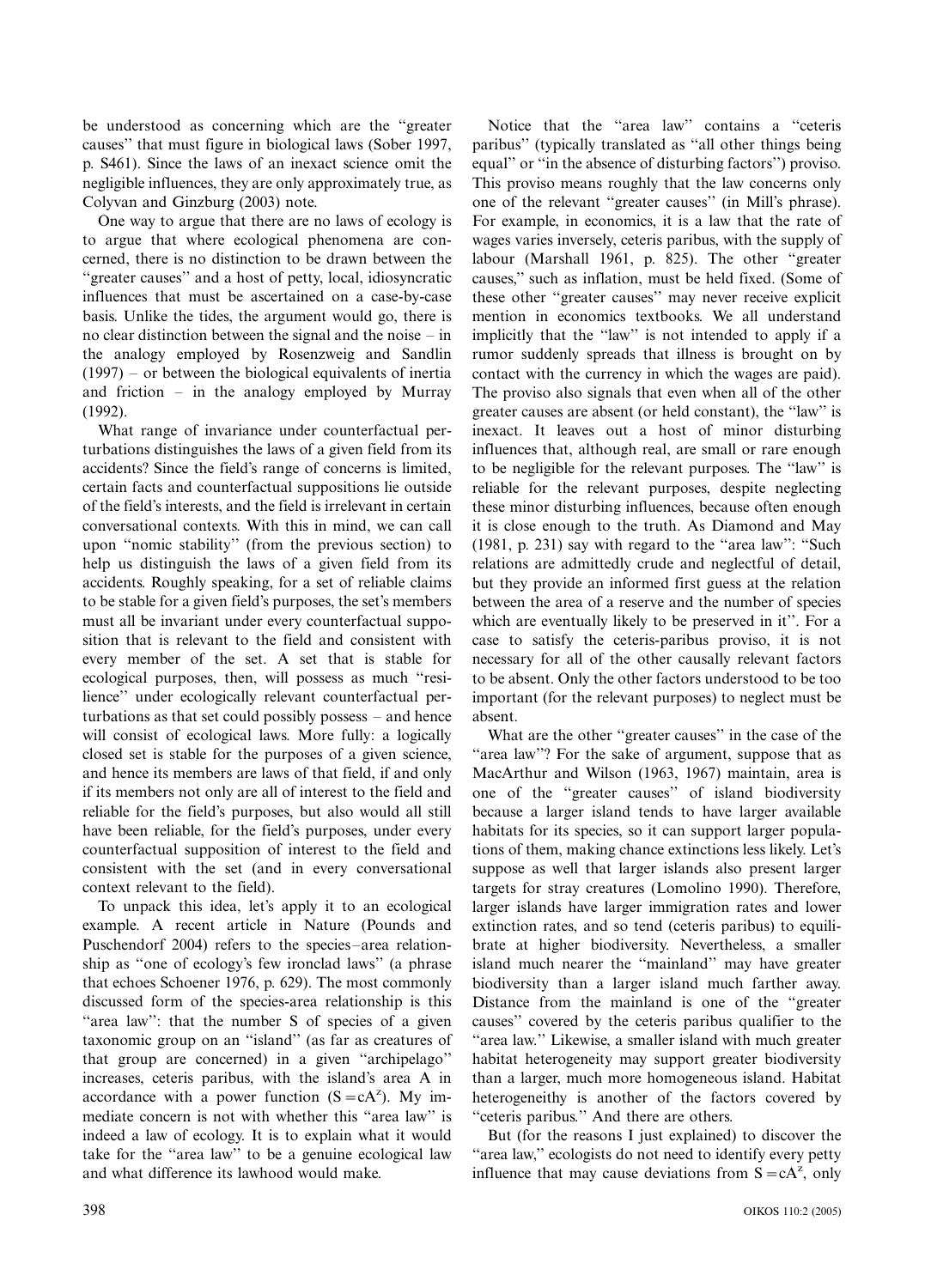the ''greater causes'' that must be taken into account in order for the area law to yield predictions that often enough are good enough for the intended sorts of applications. Some of these applications are practical, such as the design of nature reserves. Others are theoretical, such as serving as a common starting-point for building more accurate ecological models in a caseby-case fashion, each model incorporating the idiosyncratic features of the particular case for which it is intended. In this role, the area law functions like Hooke's law for springs, for example, to which non-linear terms may be added case-by-case when greater accuracy is required.

For the sake of argument, I shall suppose that the "area law" with this ceteris-paribus proviso is indeed reliable. But this may not be so. Some other relationship between biodiversity and area, such as an exponential (or semi-log) model, may be superior to a power (or double-log) function (Connor and McCoy 1979, McGuinness 1984). Perhaps the law extends only to a qualitative relationship: species richness on islands increases with area monotonically, yet to a gradually lessening degree. Perhaps species richness is influenced not by area per se, but only by area insofar as it is associated with another factor, such as habitat diversity (Connor and McCoy 1979, Rosenzweig 1995). Another possibility is that the MacArthur-Wilson equilibrium theory partly misidentifies the major confounding factors, so the ''area law'' is reliable only with an amended ceteris-paribus proviso. Perhaps the processes underlying the same species-area equation differ in different systems and at different scales (Rosenzweig 1995), and so different ceterisparibus provisos are required. More drastically, perhaps there is no small set of ''greater causes'', but instead in each case there is a myriad of idiosyncratic, non-negligible, local factors (such as interspecific interactions), so that only a case-by-case approach makes approximately accurate predictions regarding island biodiversity. In supposing that the ''area law'' is reliable, I am not trying to prejudge any of these issues, merely to understand what ecological laws would have to be like and whether the ''area law'' is a promising candidate.

What would the ''area law'''s range of invariance under counterfactual perturbations have to be like for it to qualify as an ecological law  $-$  for it to be necessary in an ecologically relevant sense? Here we can turn to nomic stability and ask whether the ''area law'' belongs to a set that is stable for ecological purposes. It seems likely to do so, but let's look at some challenges that this view apparently faces.

There are counterfactual suppositions under which the laws of physics would still have held, but under which the ''area law'' would not still have held. For example, had Earth always lacked a magnetic field, cosmic rays would have bombarded all latitudes, which might well have prevented life from arising, in which case S would have been zero irrespective of A. Here is another counterfactual supposition: Had evolutionary history proceeded differently so that many species developed the sorts of flight, orientation, and navigation capacities possessed by actual airplanes. (This supposition, albeit rather outlandish, is nevertheless logically consistent with the laws of physics since airplanes actually exist!). It is not the case that under this supposition, the ''area law'' would still have held, since an island's size as a target for stray creatures might then have made little difference to its immigration rate. (Creatures without the elaborate organs for flight and navigation could have hitched rides on those so equipped). Does the fact that the ''area law'' fails to be preserved under these counterfactual perturbations show that a set containing the area law is unstable for ecological purposes?

No. The first supposition (concerning Earth's magnetic field) falls outside ecology's interests. It twiddles with a parameter that ecology does not take as a variable. Biogeographers are interested in how species would have been distributed had (say) Gondwanaland not broken up, and in how Montserrat's biodiversity would have been affected had the island been (say) half as large. On the other hand, biogeography is not responsible for determining how species would have been distributed had (say) Earth failed to have had the Moon knocked out of it by an early cataclysm. (Earth's rotation rate would then have been greater, its tides would have been less, and the  $CO<sub>2</sub>$  level in its atmosphere would have been greater.) Biogeography is not geophysics.

The second counterfactual supposition I mentioned (positing many species capable of covering long distances over unfamiliar terrain nearly as safely as short distances over familiar territory) is logically inconsistent with other generalizations that would join the ''area law'' in forming a set that is stable for ecological purposes. For example, the ''distance law'' says that ceteris paribus, islands farther from the mainland equilibrate at lower biodiversity. Underlying both the area and distance laws are various constraints  $-$  e.g. that creatures travel along continuous paths, that the difficulty of crossing a gap in the creature's habitat increases smoothly with the gap's size (ceteris paribus). These "continuity principles" (MacArthur 1972, pp.  $59-60$ ) must join the area and distance laws in a set that is stable for ecology.

The area law might not still have held, had these continuity principles been violated. Yet according to nomic stability, the area law's range of invariance under counterfactual suppositions may nevertheless suffice for it to qualify as an ecological law because other laws of ecology state these constraints. Here is a parallel case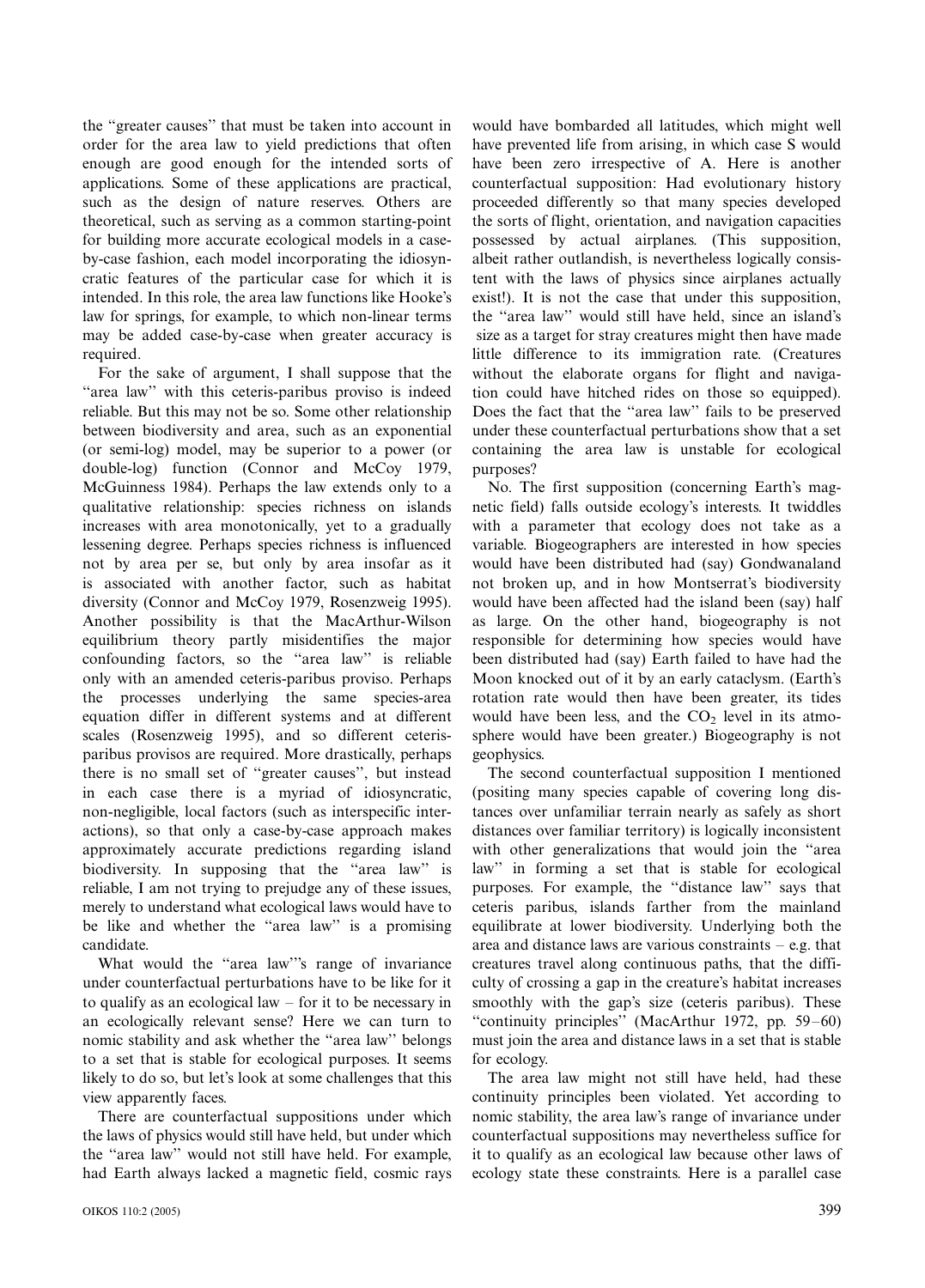from physics. Take the Lorentz force law: in magnetic field B, a point body with electric charge q and velocity v (compared to the speed of light c) feels a magnetic force  $F = q (v/c) \times B$ . Presumably, this law would not still have held, had charged bodies been accelerated beyond c. But this law requires no proviso limiting its application to cases where bodies fail to be accelerated beyond c. The proviso is unnecessary because other laws of physics expressly rule out superluminal accelerations. Hence, the Lorentz force law can exhibit the range of invariance demanded of a law of physics (according to nomic stability) without having to be preserved under counterfactual suppositions positing superluminal accelerations.

Thus, the ''area law'''s failure to be preserved under the two counterfactual suppositions that I have just examined does not preclude the ''area law'' from belonging to a set that is stable for ecological purposes / i.e. a set that consists of ecological laws. Is there in fact such a set containing the "area law"? If so, then what are the set's other members? These are matters for empirical research. But another attractive candidate for ecological lawhood is the venerable latitudinal gradient of species diversity: that plots of a given area at lower latitude contain more species, ceteris paribus, than plots with that area at higher latitude. When, for example, Brown and Lomolino (1998, p. 459) assert that the latitudinal gradient would still hold, were each location on Earth to experience over the next 100 million years exactly the same environmental conditions as it did in 1998, Brown and Lomolino appear to be regarding the latitudinal gradient as possessing the sort of resilience under counterfactual suppositions that is characteristic of natural laws.

My account of ecological laws as forming a set that is stable for ecological purposes may perhaps seem not only somewhat elaborate, but also rather remote from actual science. However, I think it usefully highlights the way that lawhood is not something that a fact attains in isolation. Rather, lawhood is achieved only as a member of an integrated set of laws  $-$  integrated in that each member helps to limit the range of invariance that every other member has to possess in order for it to be a law. (Likewise in physics, as we just saw, the law prohibiting acceleration of a particle beyond the speed of light helps to delimit the range of counterfactual perturbations under which the Lorentz force law must be preserved in order for it to be a law.) Research into the mechanisms responsible for various large-scale ecological patterns might fruitfully be guided by the expectation that any laws will have to interlock in this way rather than be utterly independent. Consider the area law and the latitudinal gradient. Several proposals have been offered for ways in which they might interlock. For instance, one possible partial explanation for the latitudinal gradient is that the tropics receive greater (and less seasonally varying) solar energy, and to this extent can support more individuals, and hence more species by virtue of a relation governing how individuals are distributed, ceteris paribus, among species. The species-abundance curve may also be partly responsible for the area law (Preston 1962, May 1975, McGuinness 1984). If these views are correct, then an ecologically stable set that includes the latitudinal gradient would also have to include the area law, since the latitudinal gradient might not still have held had the area law been violated (because the species-abundance relation might not then still have have held). The same interconnection also follows from a different suggestion, made by Rosenzweig  $(1995, pp. 289-296)$ , according to which the latitudinal gradient is explained partly by the fact that because of the Earth's shape, the tropics have greater surface area than the temperate zones (and the tropics are continuous, whereas the temperate zones are separate regions). Therefore, ceteris paribus, the tropics can support larger populations, making chance extinctions less likely. That the larger populations allowed by greater area inhibit extinctions also contributes to the area law, according to the MacArthur-Wilson equilibrium theory. So if these views are correct, then once again, a set that is stable for ecological purposes could be constructed around the latitudinal gradient only by also including the area law. The laws of a given inexact science would be expected to form this sort of unified structure if they are members of a set that is stable for the relevant purposes.

There is a closely related methodological lesson afforded by this conception of how ecological laws would have to function collectively. According to nomic stability, p is an ecological law only if p would still have been reliable under any counterfactual circumstance that is logically consistent with p together with the (other) ecological laws. This idea helps to capture the sense in which an ecological law must be ''general.'' Suppose we now consider various ecologically relevant counterfactual circumstances q under which, we believe, p would not still have held. We might thereby be led to discover further ecological laws, since in order for p to be a law, q must be logically inconsistent with some other ecological law, perhaps one as yet undiscovered. The account of laws as forming a stable set directs our attention to pertinent questions to ask about the limits of a generalization's domain of application.

## What difference would the existence of ecological laws make?

I have just mentioned several ways in which it might be fruitful in ecology to investigate whether or not a given principle rises to the level of an ecological law (as I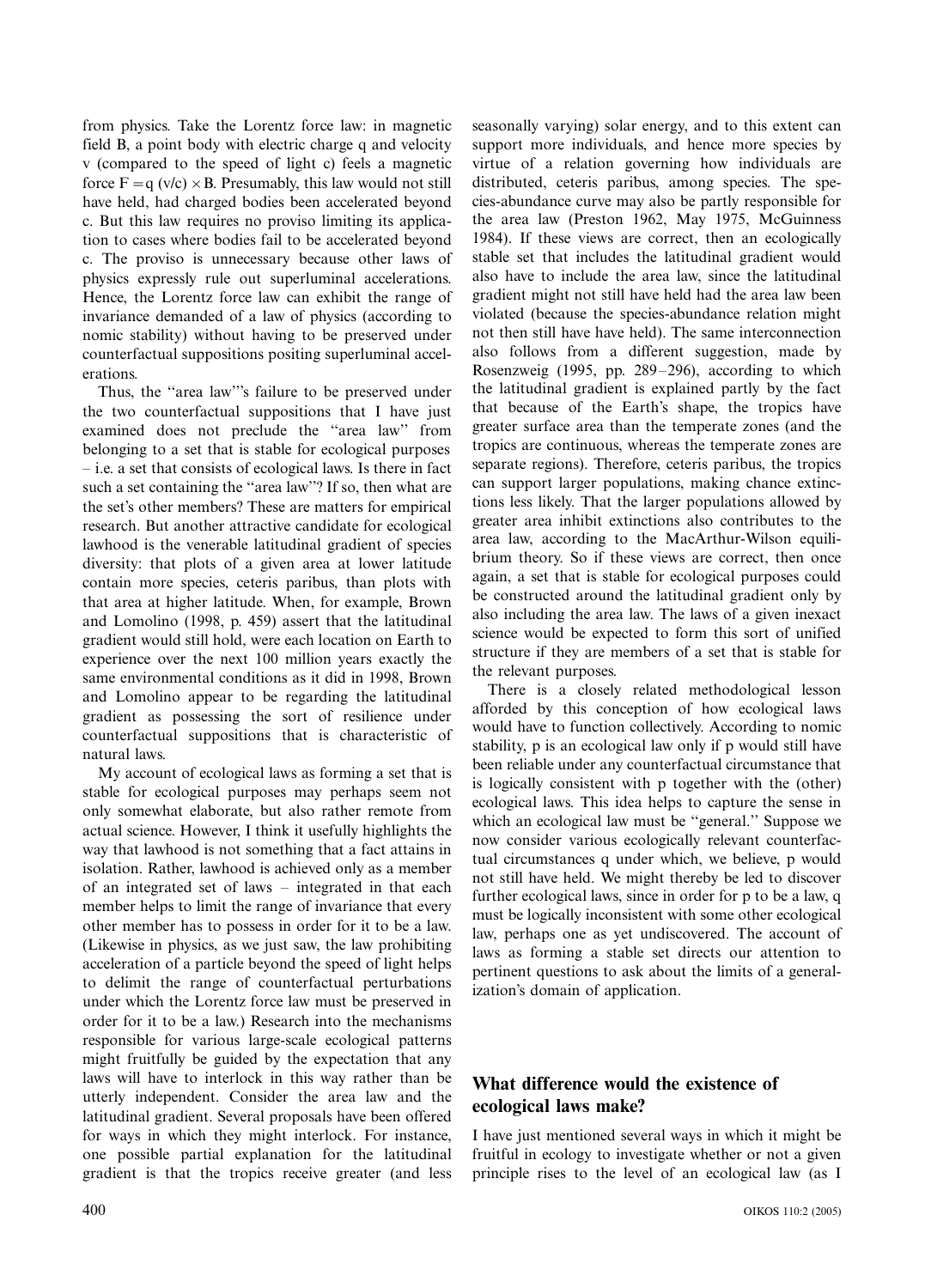understand what an ecological law would be). But there are other reasons why the existence of ecological laws would matter.

A set that is stable for ecology can omit some of the laws of physics. The gross features of the physical laws that are captured by ''continuity principles'' like those I have mentioned may suffice  $-$  without the fundamental laws of physics  $-$  to delimit the range of counterfactual suppositions under which an ecological fact must be invariant in order for it to qualify as an ecological law. If the ''area law'' is a genuine ecological law and the relevant ''greater causes'' are as I have supposed them to be, then the ''area law'' would still have held even if some of the fundamental laws of physics had been violated  $$ for instance, even if all material bodies had consisted of some sort of continuous, space-filling, rigid substance rather than particles separated by empty space. The factors affecting species dispersal would then have been unchanged: for example, smaller islands would still have presented smaller targets to off-course birds and so accumulated fewer strays, ceteris paribus. Thus, the range of stability of ecological laws would inevitably be broader in some respects than the range of stability of the fundamental laws of physics. Ecological laws would not be sensitive to every detail of the fundamental physical laws.

This is a crucial point. The necessity of ecological laws corresponds to their range of stability. But that range includes some counterfactual suppositions violating the fundamental laws of physics. Consequently, the kind of necessity that would be characteristic of ecological laws could not be possessed by the fundamental laws of physics.

Of course, the approximate truth of ecological laws might well follow from the fundamental laws of physics and certain initial conditions that are accidents of physics. The ecological laws would then be reducible (in an important sense) to physics. Nevertheless, the lawhood of ecological laws  $-$  their stability for ecological purposes – cannot follow from the fundamental laws of physics and initial conditions, since their stability depends on their remaining reliable under certain counterfactual suppositions that violate fundamental physical laws (such as the law that all bodies are or are composed of certain sorts of particles). The fundamental laws of physics obviously cannot be responsible for the area law's remaining reliable under those counterfactual suppositions.

Hence, if there are in fact ecological laws, then ecology would have an important kind of autonomy. An ecological explanation of some fact would be irreducible to any conceivable explanation of the same fact that could (at least in principle) be given at a ''lower'' level. Of course, there are many senses of ''reducibility'' (discussed by Rosenberg 1985, Sober 2000). As I indicated above, I am not contending that ecological laws would be irreducible in every important sense of the word. Nor am I suggesting that the only way for ecological understanding to be interestingly irreducible to the explanations supplied by fundamental physics would be for ecological laws to exist. However, if ecological laws would have to form a set that is stable for ecological purposes, then the existence of ecological laws would suffice to make ecological explanations irreducible (in an important sense) to explanations of the same facts that could (at least in principle) be given in terms of fundamental physics. That is because an ecological explanation would show the explained ecological fact to be independent (in a sense that I have tried to make precise) of the fundamental physical processes that gave rise to it.

For example, there would be many different, correct explanations of why n species of land bird currently inhabit Mauritius. An ecological explanation would appeal to ecological laws and Mauritius's area, distance from the mainland, and so forth, to explain why there are n species rather than many more or far fewer. A second explanation would proceed at a ''lower level'': by explaining the fates, one by one, of each of the various individual creatures who might have migrated to Mauritius and left descendants. The second explanation could in principle even proceed by using the fundamental laws of physics to explain the behavior of each of the elementary particles involved. (That we could never in practice discover all of these details does not alter the fact that they explain Mauritius's biodiversity, just as a mathematical proof too long or complex for human beings ever to discover still constitutes a proof). The second, ''lower-level'' account explains not merely what the ecological account explains (why Mauritius is currently inhabited by n species rather than many more or far fewer), but also why Mauritius is currently inhabited by n species rather than one more or fewer  $$ and, indeed, why Mauritius is inhabited by those particular n species rather than a different combination. However, it does not follow that the ecological account is merely a rough sketch of or promissory note for the second account. On the contrary, the ecological account includes explanatorily relevant information omitted from the ''lower-level'' account, despite its rich detail. For example, the ''lower-level'' account does not say that Mauritius's biodiversity would have been nearly the same even if, say, the stock of potential migrants (the mainland species of birds) had been very different  $$ indeed, even if some of those species had been made of continuous rigid substance instead of particles. The ecological laws would then still have applied. So the ecological laws reveal that Mauritius, given its area, would have exhibited roughly the same biodiversity no matter what  $-$  in a sense of "no matter what" that is not limited by every detail of the fundamental laws of physics.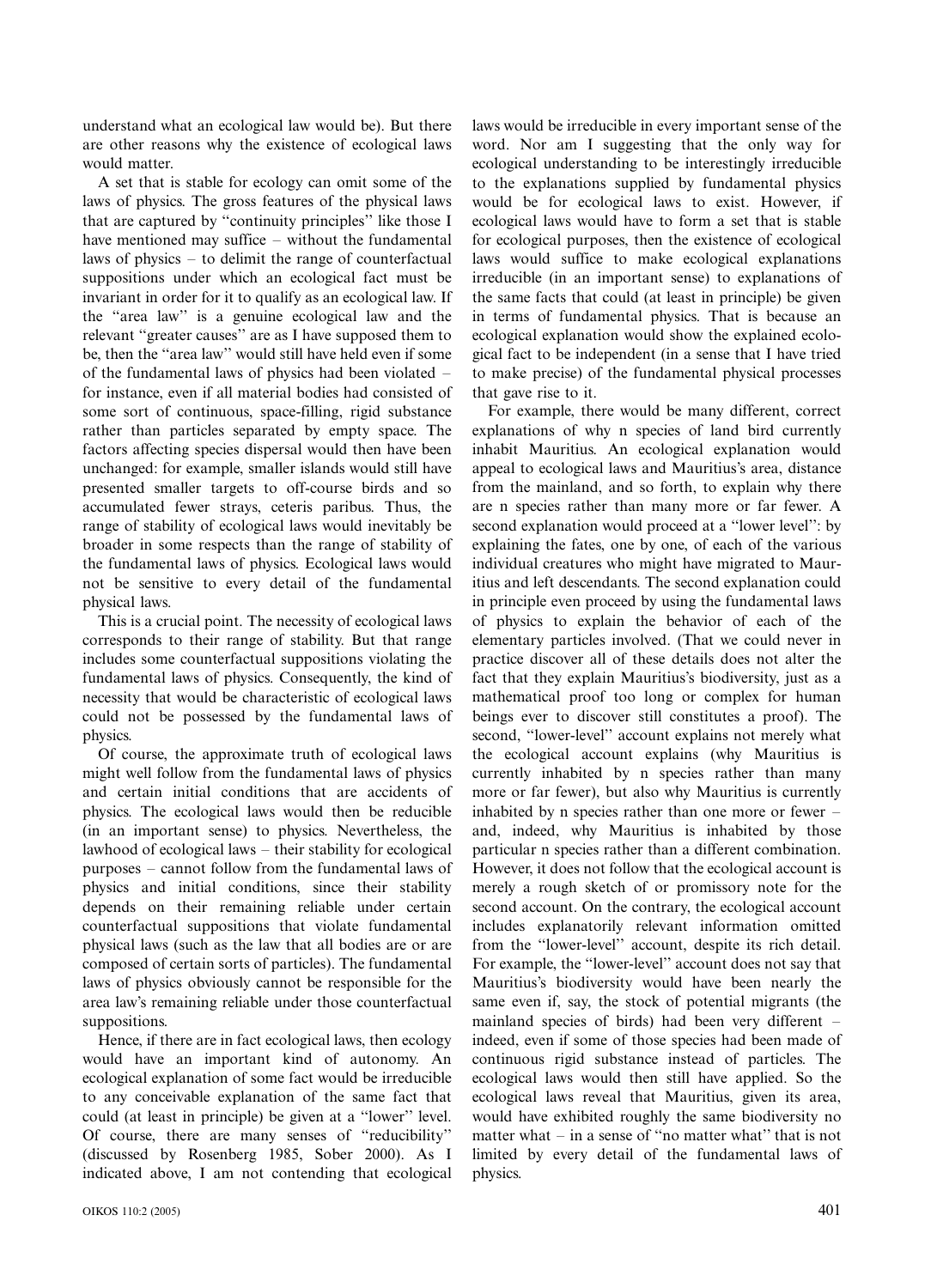As I mentioned earlier, some alternative philosophical views of natural law say that different explanatory generalizations have different ranges of invariance under counterfactual perturbations, but that no sharp distinction can be drawn between laws and accidents. These philosophical views agree with my conclusion that an explanation of Mauritius's biodiversity using the ''area law'' is irreducible to an explanation of the same fact using the fundamental ''laws'' of physics. Nevertheless, I think that these alternative philosophical approaches fail to account adequately for the way that the ''area law'' deems Mauritius's biodiversity to be inevitable (ceteris paribus), given Mauritius's area, and for the way that the area law's role in ecology is analogous to (for example) the Lorentz force law's role in physics. (Each belongs to a set that is stable for the purposes of its field). However, these issues remain the subject of lively philosophical debate.

On my view, the fact that there are no creatures made of continuous rigid substance is (as far as ecology is concerned) merely an accident of the actual world  $-$  like the occurrence of the long-ago storm that deflected a given bird to Mauritius. Broadly speaking, Mauritius's biodiversity is insensitive to this accident. The ecological explanation of Mauritius's biodiversity uniquely supplies this information, if ecology turns out to have laws of its own.

#### **References**

- Abrams, P. A. 2001. Describing and quantifying interspecific interactions: a commentary on recent approaches.  $-$  Oikos 94: 209-218.
- Beatty, J. 1995. The evolutionary contingency thesis.  $-$  In: Wolters, G. and Lennox, J. (eds), Concepts, theories, and rationality in the biological sciences. Univ. Pittsburgh Press, pp. 45-81.
- Brown, J. H. and Lomolino, M. V. 1998. Biogeography. - Sinauer.
- Berryman, A. A. 2003. On principles, laws and theory in population ecology. – Oikos  $103: 695-701$ .
- Colyvan, M. and Ginzburg, L. R. 2003. Laws of nature and laws of ecology.  $-$  Oikos 101: 649–653.
- Connor, E. F. and McCoy, E. D. 1979. The statistics and biology of the species-area relationship. - Am. Nat. 113: 791-833.
- Dennett, D. C. 1995. Darwin's dangerous idea. Simon and Schuster.
- Diamond, J. M. and May, R. M. 1981. Island biogeography and the design of nature reserves.  $-$  In: May, R. M. (ed.), Theoretical ecology. Sinauer, pp. 228-252.
- Ginzburg, L. R. 1986. The theory of population dynamics: I. Back to first principles.  $-$  J. Theor. Biol. 122:  $385-399$ .
- Ginzburg, L. R. and Colyvan, M. 2004. Ecological orbits: how planets move and populations grow.  $-$  Oxford Univ. Press.
- Goodman, N. 1983. Fact, fiction, and forecast, 4th edn. - Harvard Univ. Press.
- Haavelmo, T. 1944. The probability approach to econometrics. - Econometrica 12 (supp.):  $1-117$ .
- Hansson, L. 2003. Why ecology fails at application: should we consider variability more than regularity? - Oikos 100: 624-627.
- Hempel, C.G. 1966. Philosophy of natural science. Prentice-Hall.
- Kingsland, S. 1995. Modeling nature: episodes in the history of population ecology. - Univ. of Chicago Press.
- Lange, M.  $2000$ . Natural laws in scientific practice.  $-$  Oxford Univ. Press.
- Lange, M. 2002. Who's afraid of ceteris-paribus laws? Or: how I learned to stop worrying and love them.  $-$  Erkenntnis 57:  $407 - 423$
- Lawton, J. H. 1999. Are there general laws in ecology?  $-$  Oikos 84: 177-192.
- Loehle, C. 1988. Philosophical tools: potential contributions to ecology. – Oikos 51:  $97-104$ .
- Lomolino, M. V. 1990. The target area hypothesis: the influence of island area on immigration rates of non-volant mammals.  $-$  Oikos 57: 297 $-300$ .
- MacArthur, R. H. 1972. Geographic ecology. Harper and Row.
- MacArthur, R. H. and Wilson, E. O. 1963. An equilibrium theory of insular zoogeography. – Evolution 17:  $373-387$ .
- MacArthur, R. H. and Wilson, E. O. 1967. The theory of island biogeography. - Princeton Univ. Press.
- Marshall, A. 1961. Principles of economics, 9th edn. - Macmillan.
- May, R. M. 1975. Patterns of species abundance and diversity. - In: Cody, M L. and Diamond, J. M. (eds), Ecology and evolution of communities. Belknap Press, pp.  $81-120$ .
- Mayr, E. 1996. The autonomy of biology.  $-\hat{Q}$ . Rev. Biol. 71:  $97-106.$
- McGuinness, K. A. 1984. Equations and explanations in the study of species-area curves. - Biol. Rev. Camb. Philos. Soc. 59:  $423-440$ .
- McIntosh, R. P. 1987. Pluralism in ecology. Annu. Rev. Ecol. Syst. 18: 321-341.
- Mill, J. S. 1961. A system of logic. Longmans-Green.
- Mitchell, S. D. 2000. Dimensions of scientific law. Philos. Sci.
- 67:  $242 265$ . Murray, B. G., Jr. 1979. Population dynamics: alternative models. - Academic Press.
- Murray, B. G., Jr. 1986. The structure of theory and the role of competition in community dynamics.  $-$  Oikos 46: 145–158.
- Murray, B. G., Jr. 1992. Research methods in physics and biology. - Oikos 64: 594-596.
- Murray,  $\overline{B}$ , G., Jr. 1999. Is theoretical ecology a science? Oikos 87: 594-600.
- Murray, B. G., Jr. 2000. Universal laws and predictive theory in ecology and evolution.  $-$  Oikos 89: 403-408.
- Peters, R. H. 1991. A critique for ecology.  $-$  Cambridge Univ. Press.
- Pickett, S. T. A., Kolasa, J. and Jones, C. 1994. Ecological understanding. - Academic Press.
- Pounds, J. A. and Puschendorf, R. 2004. Ecology: clouded futures. - Nature 427:  $107-109$ .
- Preston, F. W. 1962. The canonical distribution of commonness and rarity. – Ecology 43:  $185-215$ , 410-432.
- Quenette, P. Y. and Gerard, J. F. 1993. Why biologists do not think like Newtonian physicists. - Oikos 68:  $361-363$ .
- Quine, W. V. O. 1960. Word and object.  $-$  Wiley.
- Reichenbach, H. 1954. Nomological statements and admissible operations. - North-Holland.
- Rosenberg, A. 1985. The structure of biological science - Cambridge Univ. Press.
- Rosenzweig, M. L. 1995. Species diversity in space and time - Cambridge Univ. Press.
- Rosenzweig, M. L. and Sandlin, E. A. 1997. Species diversity and latitudes: listening to area's signal.  $-$  Oikos 80: 172– 176.
- Schoener, T. W. 1976. The species-area relation within archipelagos: models and evidence from island land birds.  $-$  In: Frith, H. J. and Calaby, J. H. (eds), Proc. 16th Int. Ornith. Congr. Aust. Acad. Sci., pp. 629-642.
- Shrader-Frechette, K. S. and McCoy, E. D. 1993. Method in ecology. - Cambridge Univ. Press.
- Sober, E. 1997. Two outbreaks of lawlessness. Philos. Sci. 64: S458-S467.